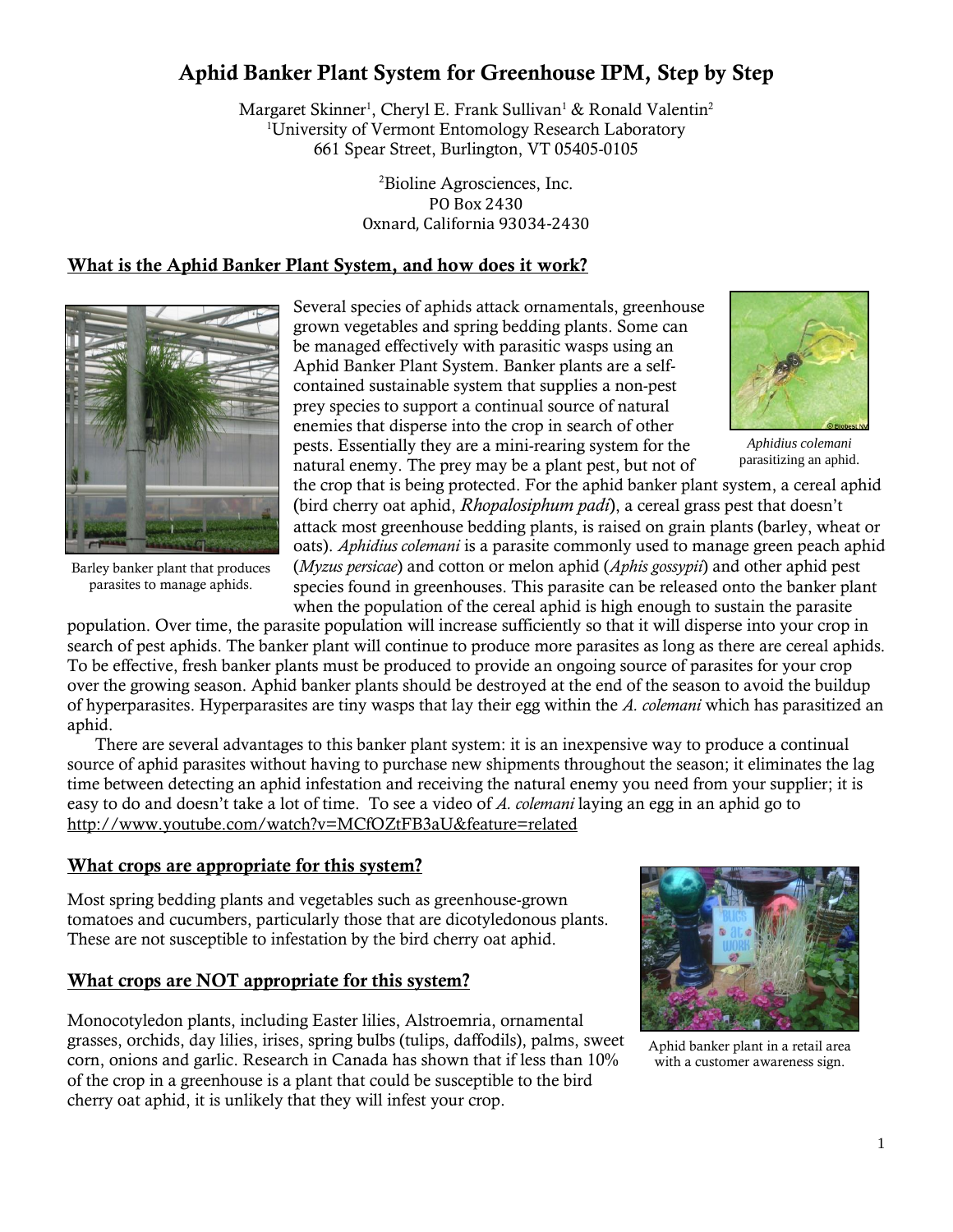## How many banker plants do you need?

Rates can be variable based on several factors (crop, parasites/predators supported, time of year, etc.). Always check with your supplier to find which rate is the most appropriate for your operation. Biobest recommends starting out with at least 2 banker plants per acre (43,560 ft<sup>2</sup>) of greenhouse. If your greenhouse is less than an acre you still should start with 2 banker plants. Each week after first introducing the banker plants, 1 more banker plant per greenhouse or acre should be added. For this system to work effectively, it is critical to continue to produce new banker plants and add them into your greenhouse throughout the season, until around July 1. After that, you should have enough banker plants to provide management against most of your aphid pests until late August when the system is usually abandoned.

## When should I start to produce banker plants?

Banker plants are used as a preventative IPM tool. Banker plants should be put into greenhouses as soon as they are opened up and plants are added. It takes at least 3-4 weeks before a banker plant is producing adult parasites, so do not wait until you see the first aphid in your crop to start your banker plants. That is TOO LATE.

## Materials needed:

- Hairnet/Bouffant: white polypropylene, size: (xlarge, 24 in) (available from Grainger Supply [www.grainger.com], item #3EZC6) (cost [US\$]: around \$10.50 for 100) OR a dedicated aphid banker cage. Several options for cages are available commercially: Pristine Plants, LLC [pristineplants@gmail.com] (cost [US\$]: around \$300); Bioquip Producs: (www.bioquip.com/) OR you can make your own containment cage. Some growers have modified soda coolers for this purpose to keep parasitic wasps away from the host aphids.
- Plastic plant pots or hanging baskets: 12 inch diameter.
- Potting soil: Metro mix or other similar potting mix; use whatever you commonly use for your crop plants (cost [US\$]: around 2 cents )
- Grain seed: Winter barley, oats or winter wheat. Winter wheat is ideal because the grass blade is particularly wide, which supports a larger population of aphids. Oats also work well. You can purchase these from many seed companies (cost [US\$]: around \$7 for one pound from Park Seed Co.) or local livestock feed companies (cost [US\$]: around \$20 for 50 pound bag of organic or untreated feed).
- Starter population of bird cherry oat aphid (*Rhopalosiphum padi*) (available from IPM Laboratories Inc.- http://www.ipmlabs.com.
- *Aphidius colemani* (the parasite to release on the banker plant). Order the parasites at the time indicated below.

# Step-by-Step Procedure

Start aphid banker plants 6 weeks before you plan to start plants in a greenhouse in the spring. It takes that long to get the system up and running and ready to use in a clean greenhouse. Banker plants should be put into the greenhouse on the same day you warm up the house and start to fill it with crop plants.

## Before you start:

- 1. Order the grain seed you need and store in a cool, dry place in a closed waterproof container. Make sure they are protected from mice and other rodents.
- 2. Order 1-2 packages of hairnets (depending on how many banker plants you intend to produce over the season) or order/construct your aphid banker plant cages.
- 3. Order the cereal aphid starter population (generally called aphid banker plant starter). You should order one starter pack for each banker plant pot you are going to start.



Aphid Banker Cage (Pristine Plants, LLC)



Aphid banker plants grown in a modified soda cooler.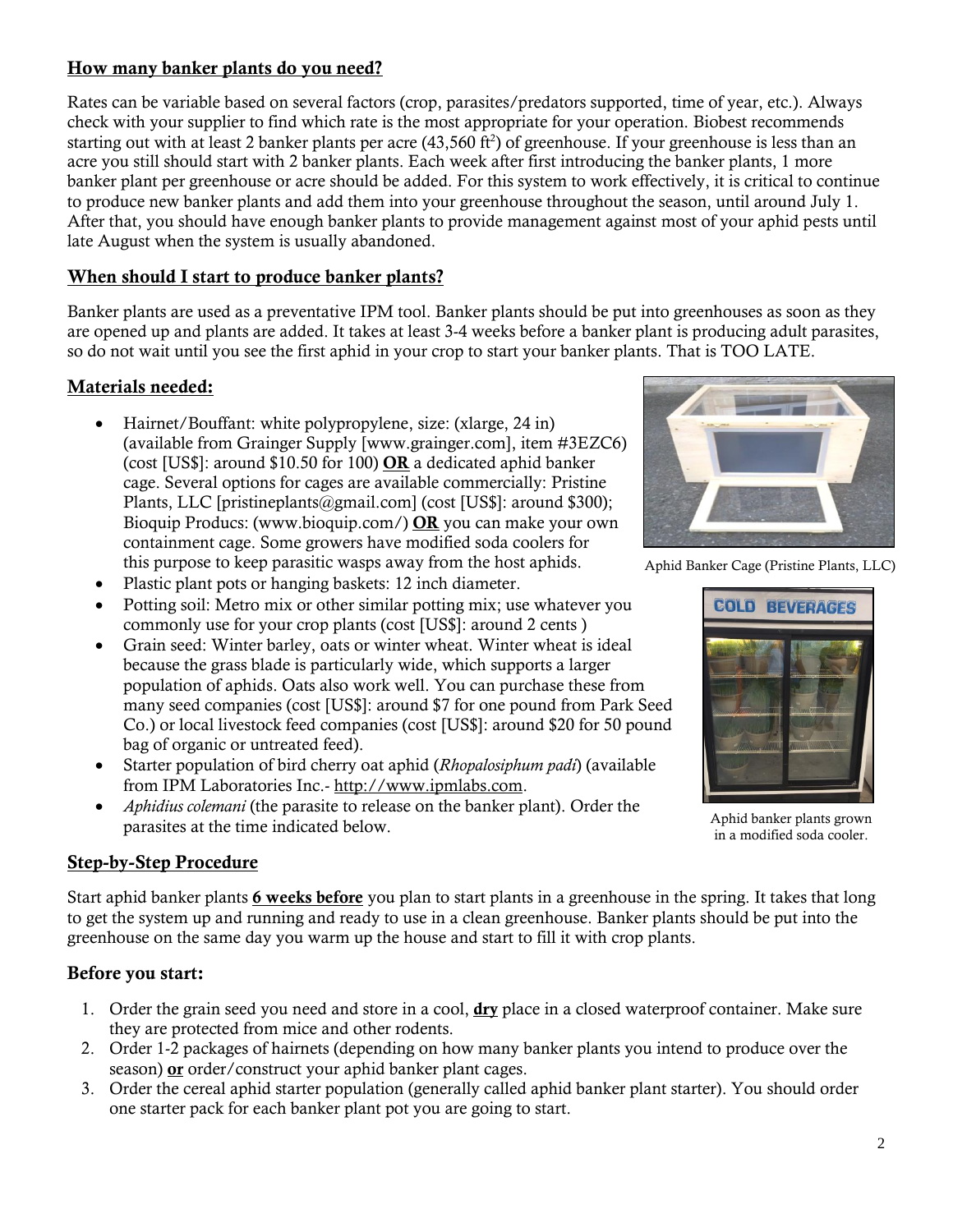# Week 1:

- 1. When the aphid starter populations arrive, fill 4 plant pots with potting soil and make the soil moist (enough for up to 2 banker plants per greenhouse).
- 2. Plant one cube of the aphid starter population per pot directly into the moist potting soil.
- 3. Scatter half a cup of grain seed per pot directly on the moist potting soil around the starter.
- 4. Immediately cover each pot with a hairnet or place in containment cage. If you don't, stray parasites can get in and destroy the cereal aphid population before it is able to build up on the grass.
- 5. Continue to water pots as needed by carefully lifting up the edge of the hairnet, making sure you reseal the pot afterward. Don't over water. The greenhouse temperature should be 70-75 deg. F.
- 6. Place an order to receive 500 *A. colemani* each week for 3-4 weeks, with the first shipment to arrive the following week (Week 2). They are shipped in a tube of parasitized aphid mummies in vermiculite.

## Week 2:

- 1. Fill 4 plant pots with potting soil and make the soil moist.
- 2. Scatter half a cup of grain seed per pot directly on the moist potting soil.
- 3. **Immediately** cover each pot with a hairnet  $or$  place in containment cage.
- 4. Using scissors, trim off 3-5 sprigs of grass blades containing a few cereal aphids from pots started Week 1. Lift up the edge of the hairnet on the newly seeded pots and place these grass sprigs on the moist potting soil and grain seed. When the seeds germinate, the cereal aphids will move to the new plants. Don't lift the hairnet until you are ready to add the infested grass so parasites don't get into your banker plants.
- 5. Release 100 *A. colemani* wasp mummies evenly into each of the pots you started on Week 1 by lifting up the edge of the hairnet. If there are very few aphids on the banker plant, you may want to wait a week before introducing the parasites. Continue to water all of the pots as needed. Do not over water. Hanging baskets can be put on a drip irrigation system.
- 6. IMPORTANT NOTE: Make sure you release the parasites after infesting Week 2 pots with cereal aphids (Step 4) so you don't accidentally let parasites in those pots.

## Week 3:

- 1. Fill 4 plant pots with potting soil and make the soil moist.
- 2. Scatter one half cup of grain seed on the moist potting soil.
- 3. Immediately cover each pot with a hairnet or place in containment cage.
- 4. Follow step 4 above, taking sprigs of infested grass from **Week 2** pots.
- 5. Release 100 *A. colemani* wasp mummies into each of the pots you started on Week 2, as described in step 5 above. You should be able to see a few aphid mummies on the grass.
- 6. Continue to water all of the pots as needed. Aphid mummy. A parasite



Production of aphid banker plants. Seeds spread on soil surface (left), barley 1 week after planting (right). These starter plants must be covered with a hairnet or kept in a screened cage at all times to keep parasites out.



Production system for aphid banker plants. Plants from Wk 3 and 4 are covered with hairnets, Wk 1 and 2 and are uncovered to allow parasites to disperse into the crop.



Close-up of banker plant in pot covered with hairnet.



is maturing inside, which killed the aphid.